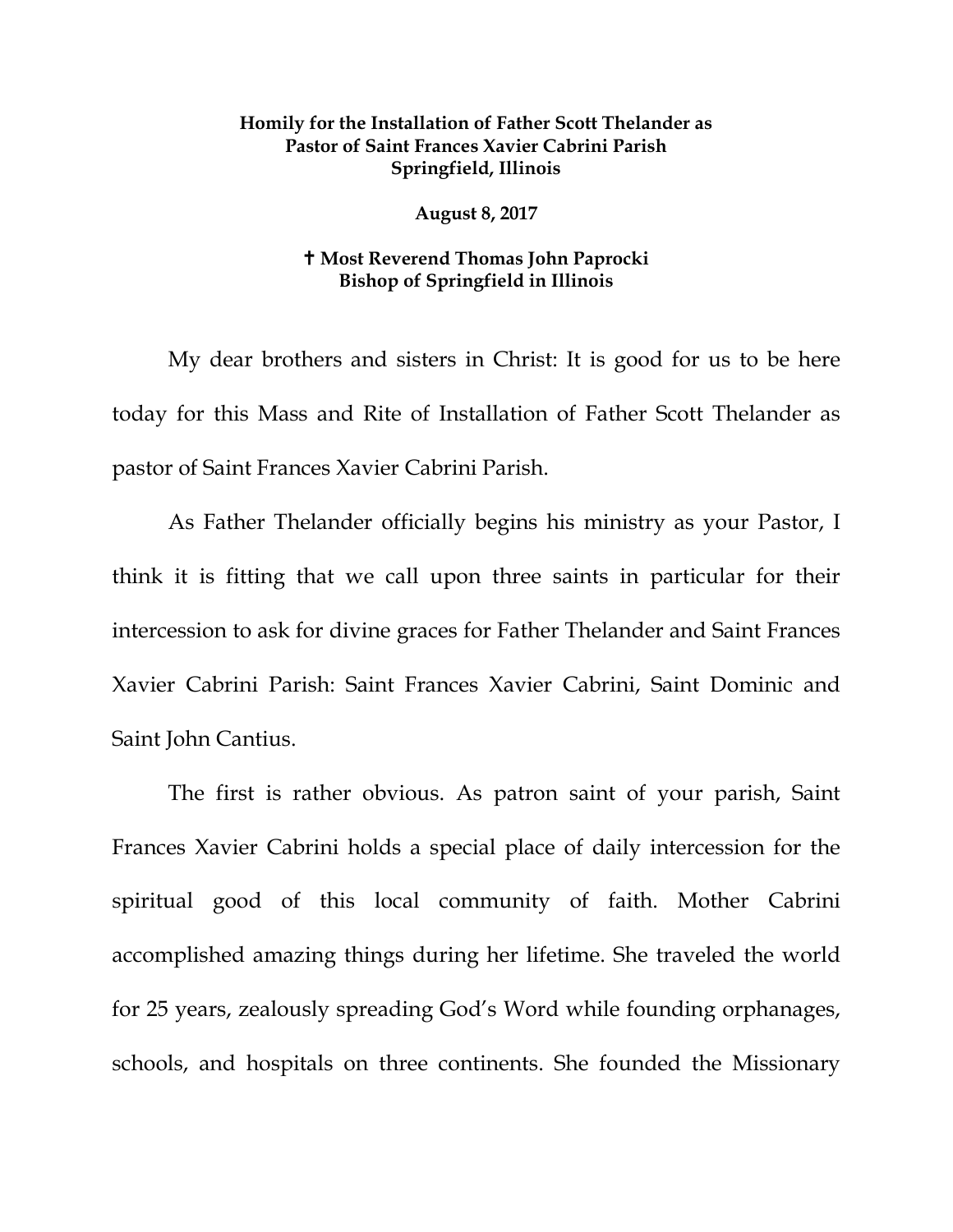Sisters of the Sacred Heart in 1880. Born July 15, 1850 in Italy, she died December 22, 1917 in Chicago. In 1946, Pope Pius XII proclaimed Mother Cabrini a Saint, making her the first American Citizen Saint. In 1950, Saint Frances Xavier Cabrini was named Universal Patroness of Immigrants because of her efforts in helping immigrants around the world.

The second saint whose intercession I suggest is Saint Dominic, whose feast day we celebrate today. Saint Dominic was born in Spain in 1170. As a young man, Dominic came face to face with the powerful Albigensian heresy. The Albigensians, held to two principles—one good, one evil—in the world. All matter is evil, they taught, hence they denied the Incarnation and the sacraments. Dominic sensed the need for the Church to combat this heresy, and was commissioned to preach against it. He and his fellow preachers gradually became a community, which eventually became the Order of Preachers or Dominicans. Dominic's ideal, and that of his Order, was to link a life with God, study, and prayer in all forms, with a ministry of salvation to people by the word of God. His ideal was *contemplata tradere*: "to pass on the fruits of contemplation" or "to speak only of God or with God."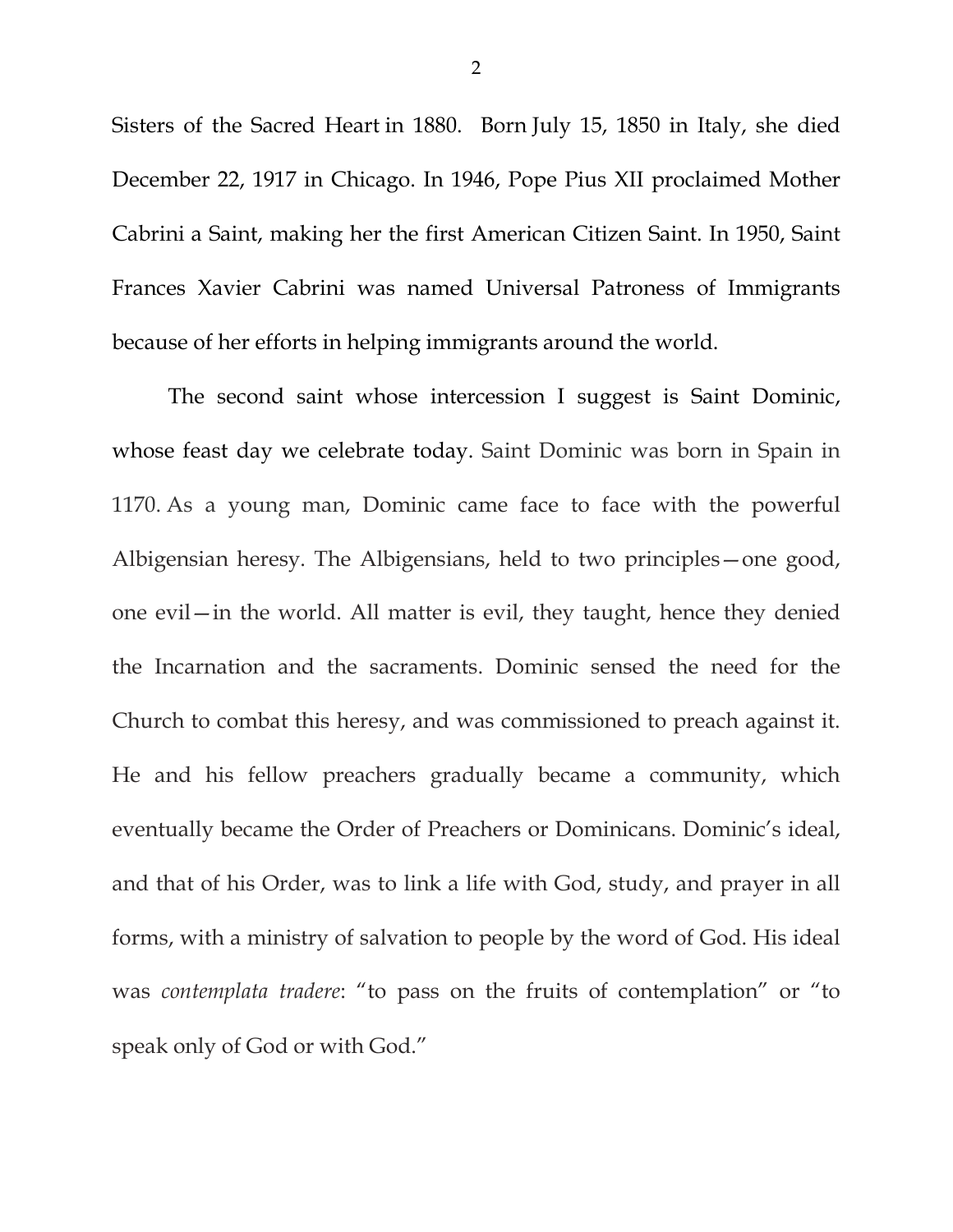The third saint whose intercession I suggest is Saint John Cantius, the patron saint of the community to which Father Thelander belongs. Saint John was born in the small southern Polish town of Kenty on June 24, 1390, only thirteen miles from the birthplace of Pope Saint John Paul the Great. At the age of 23, he registered for studies at the Jagiellonian University, located in the not too distant city of Krakow—then, the capital of the Polish Kingdom. Founded 1364 by royal decree, it was the same university at which the astronomer, Nicolas Copernicus, would study almost 80 years later. After his ordination as a priest, Saint John Cantius was appointed a lecturer on Scriptures and was a popular preacher and parish priest for a few years before returning to his university position. Famous for his austerity and care for the poor, he was canonized in 1767.

Father Thelander, may these three great saints – Saint Frances Xavier Cabrini, Saint Dominic and Saint John Cantius – not only intercede for you and your parishioners, but may they also be a source of inspiration.

Just a few moments ago, in our Gospel reading we heard a portion of the Gospel that is one of the most well-known, that of Jesus walking on the water. In recounting this event, we see that our Lord had come to the disciples while their boat was in the middle of a storm and was being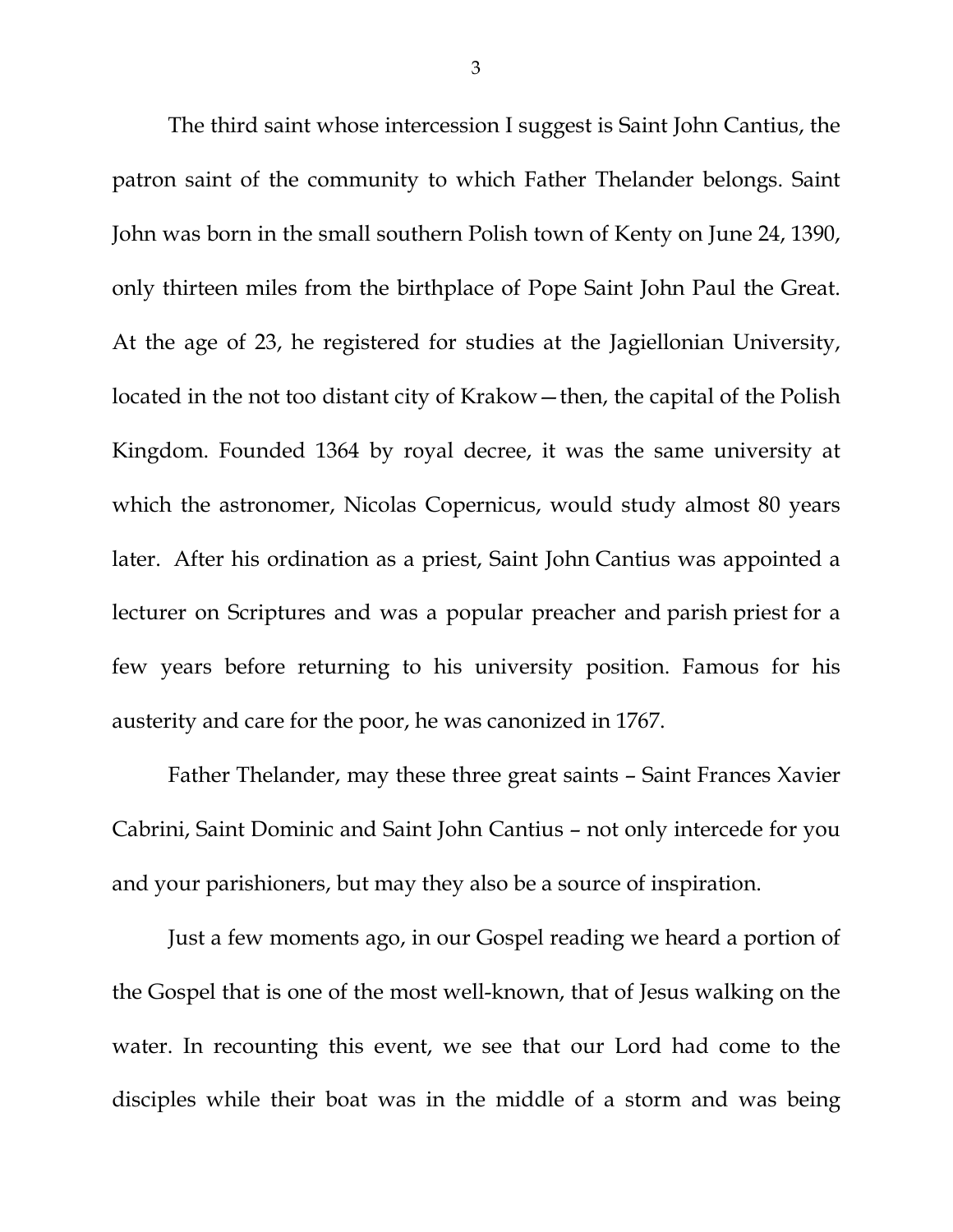tossed about. Understandably, when the disciples saw the Lord coming toward them walking on the water, they were afraid and even cried out, "It is a ghost," but our Lord told them to have courage, that it was indeed He. Then *Peter said to him in reply, "Lord, if it is you, command me to come to you on the water." He said, "Come." Peter got out of the boat and began to walk on the water toward Jesus. But when he saw how strong the wind was he became frightened; and, beginning to sink, he cried out, "Lord, save me!" Immediately Jesus stretched out his hand and caught him, and said to him, "O you of little faith, why did you doubt?"*

At times throughout our lives, we may experience "storms" in our lives that seem to toss us about, but what we must remember is that, just as in this passage from scripture, our Lord is present in our lives to tell us to have courage and to give us the grace so that we might always live as His disciples in the midst of the world. In light of this realization, the question that we must ask ourselves is twofold: first, do we ask the Lord for the grace we need to be faithful witnesses to Him, and second, when we are given the grace that we ask for, do we use it to strengthen us, or do we, like Peter, doubt the ability of our Lord to help us overcome what at the time may seem impossible? May we ever strive to have the faith to ask for the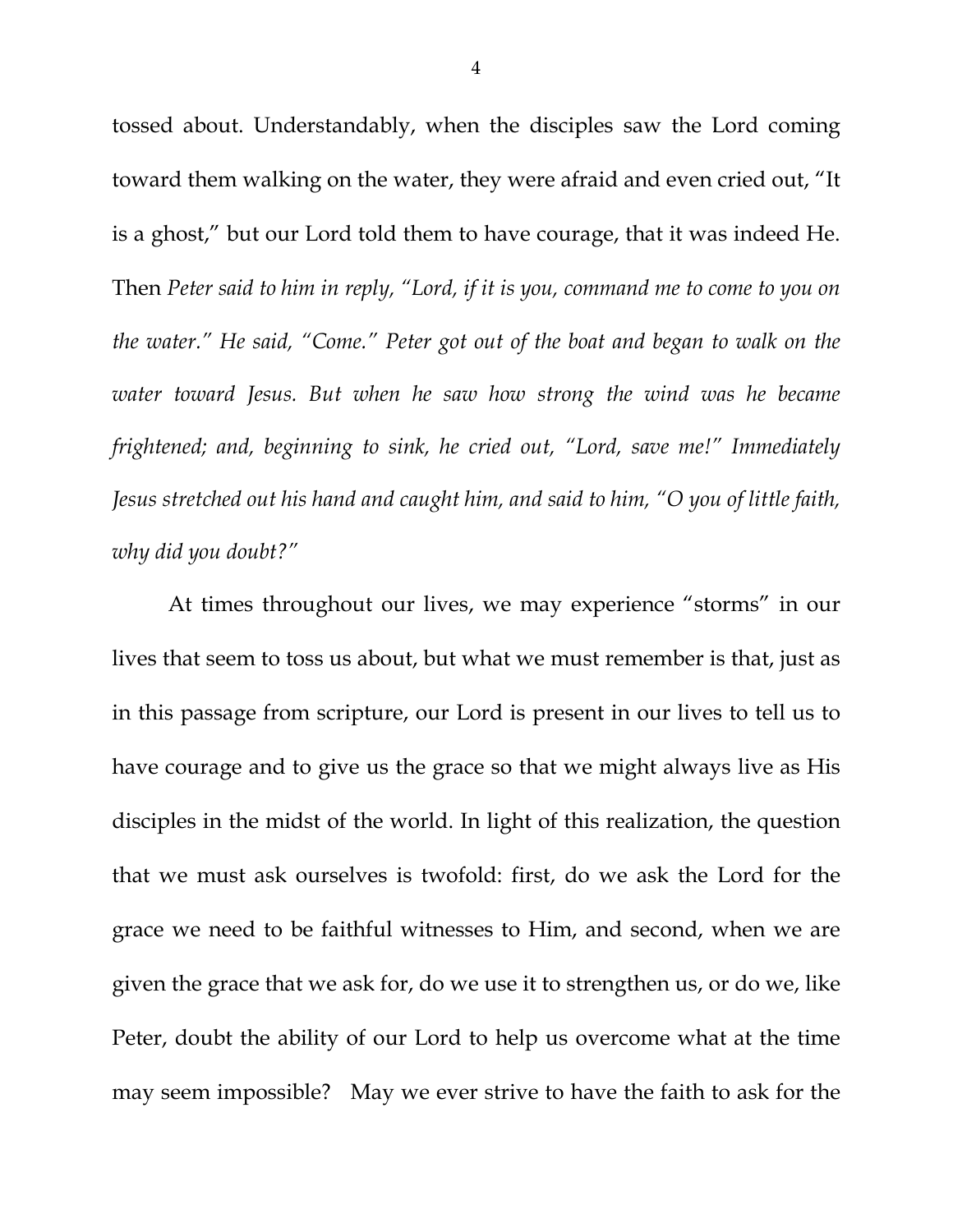grace that we need in our lives, so that we might live as Christ's disciples and bear witness to him each and every day.

Today at this Mass we mark the beginning of a new chapter in the life of Saint Frances Xavier Cabrini Parish with the Installation of your new Pastor. I am very pleased that Father Thelander has accepted the call to serve as the local shepherd of the Catholic community of faith here at Saint Frances Xavier Cabrini Parish in Springfield. I am deeply grateful to you, Father Thelander, for the way you have faithfully served the people of our diocese for the past two years as parochial vicar of Saint Katherine Drexel Parish as well as parochial administrator of Blessed Sacrament Parish from September of last year until this past March. At the same time, I also wish to express my deep appreciation to Sister Mary Jean Traeger for her dedicated ministry as pastoral facilitator of Saint Frances Xavier Cabrini Parish and to Father Clint Honkomp as Priest Moderator, as well as to Monsignor John Ossola for his liturgical and sacramental assistance.

Father Thelander will now serve you as pastor in this Third Millennium of Christianity, so I think it is fitting to call to mind a theme suggested by our late Holy Father, the Great Pope Saint John Paul II, in his Apostolic Letter, NOVO MILLENNIO INEUNTE, "On entering the New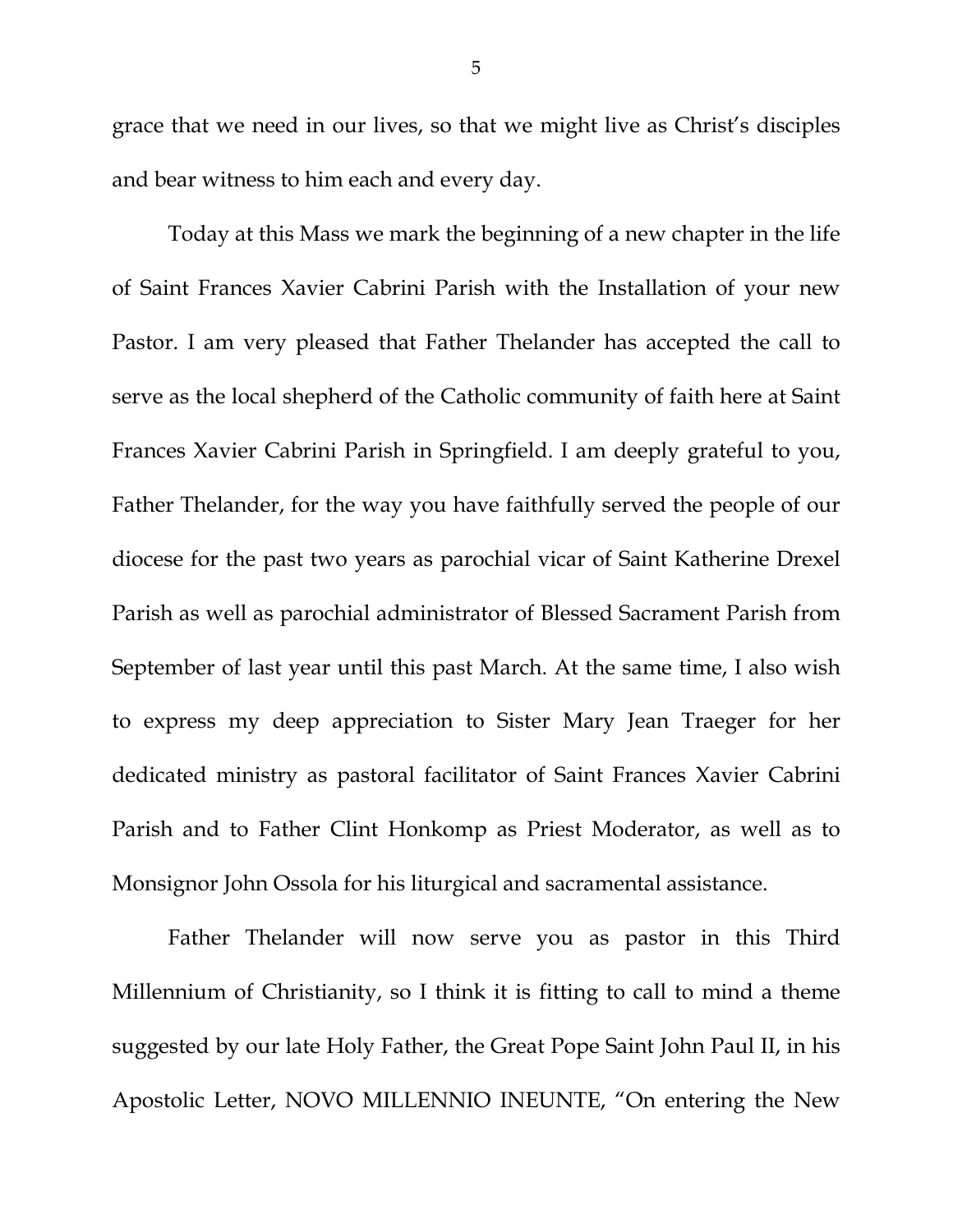Millennium," which I quote as follows (nos. 30-31): "First of all, I have no hesitation in saying that all pastoral initiatives must be set in relation to holiness."

We grow in holiness by following Jesus as His disciples. Closely related to the notion of discipleship is the concept of stewardship. In the First Letter of St. Peter, he writes of stewardship in these words: "As each one has received a gift, use it to serve one another as good stewards of God's varied grace."[1](#page-9-0)

In the Fall of 2015, I published my second pastoral letter, entitled, *Ars Crescendi in Dei Gratia*, Latin for "The Art of Growing in God's Grace." In it, I wrote, "The art of growing in God's grace is the key to growth in the Church. Building a culture of growth in the Church starts with inviting people to experience the love of Jesus Christ."

Over the course of the years years leading up to the publication of my pastoral letter, I gave much thought to how we could, as a diocese, begin a process of strategic planning for growth in the Church. The growth envisioned is far more than just a quantitative increase in the number of people or the amount of money available to our parishes and the diocese. It is also essential to ensure that we give significant attention to the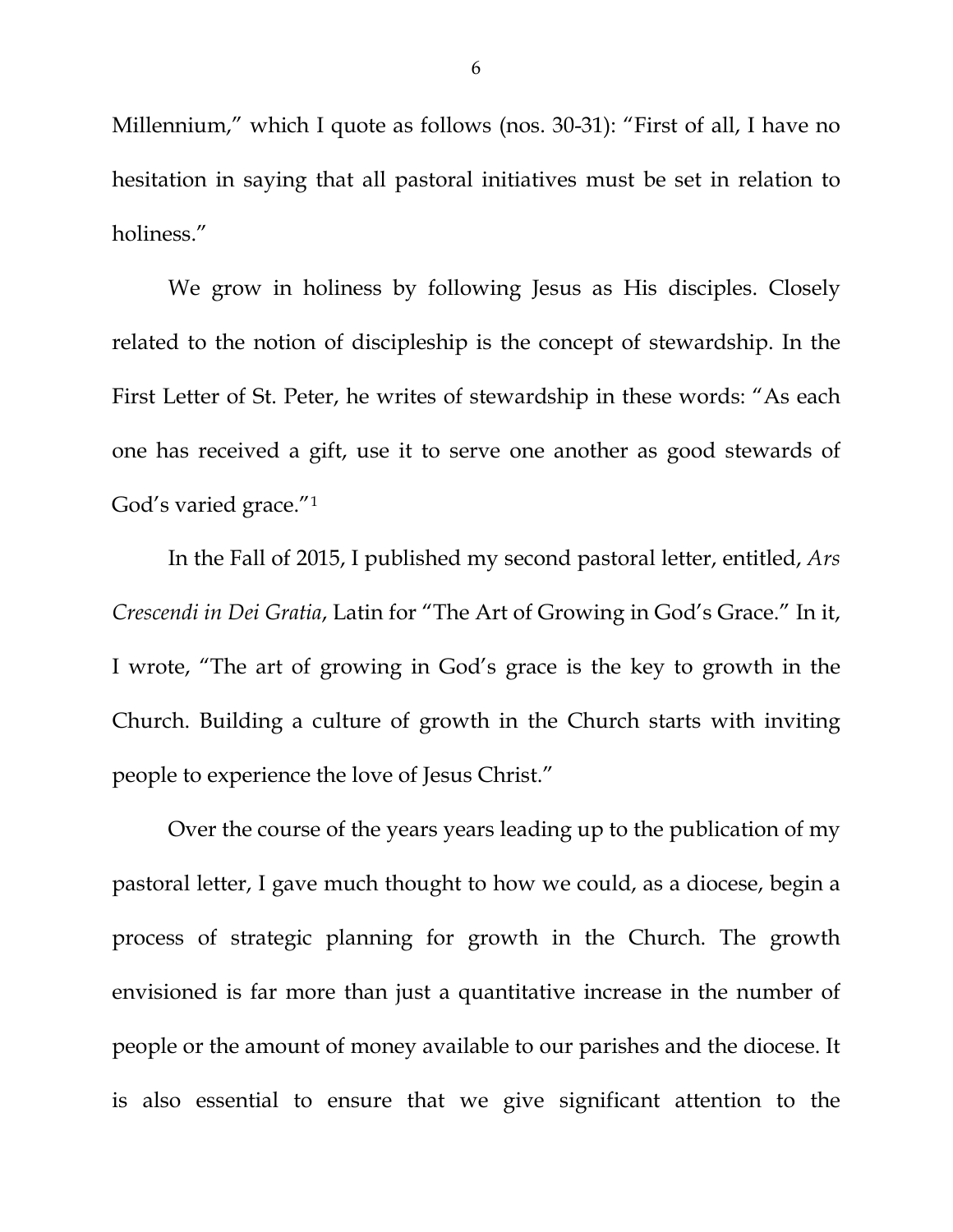qualitative growth that will guarantee sustainability for generations that follow.

In my pastoral letter, I said that we must do four things to build a vibrant community of saints:

1. Invite people to join us in prayer, especially Sunday Mass (hospitality); 2. Study the Bible and learn more about Jesus and our Catholic faith (formation);

3. Provide the sacraments as signs of hope and paths of grace to heaven (prayer); and

4. Serve those in need by practicing charity and justice (service).

The verbs in these four action items correspond to the four pillars of stewardship and discipleship that we have begun talking about in our diocese: hospitality, formation, prayer and service. We can all communicate more broadly the message of invitation.

Through prayer, discernment, and consultation with others, it has become evident that the Lord is inviting us to embrace more fully our call to discipleship out of which necessarily follows a life of stewardship.[2](#page-9-1)

Stewardship recognizes that everything we have comes from God. We are stewards whether we recognize it or not and whether we like it or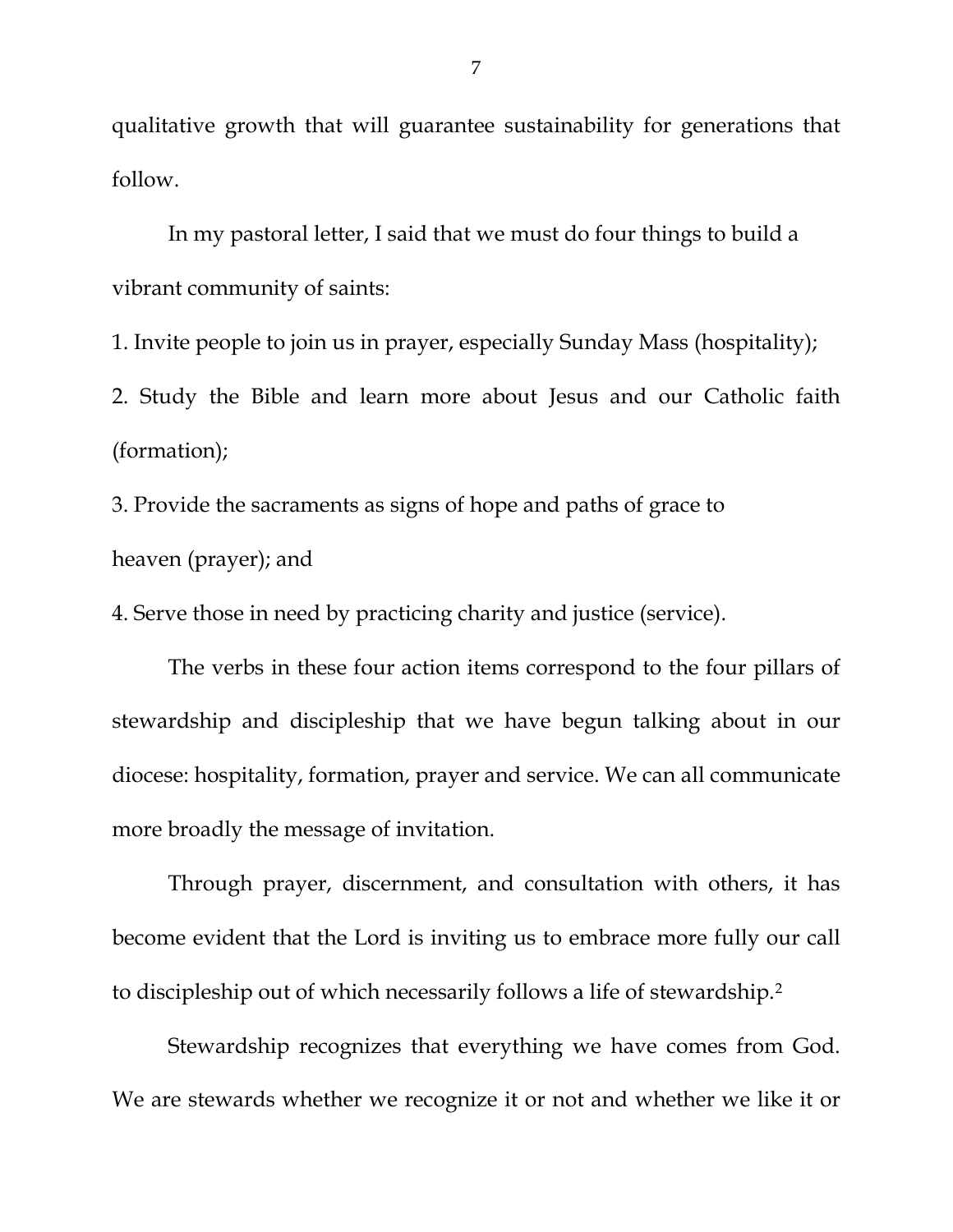not. Stewardship from God's perspective is that He has given us gifts to be used not just selfishly for ourselves, but to be shared with others. Becoming a disciple means making an intentional decision to accept the Lord's call to follow Him and live the discipleship and stewardship way of life.

I am aware that such a plan for growth is ambitious, but it is one about which I am very optimistic, especially given what this diocese has to offer and the many ways in which various groups are already poised to contribute to that growth. A key group that is essential to this plan for growth is the priests of our diocese, especially our pastors. But they cannot do this alone. They need the help and cooperation of all parishioners. To be able to put into practice the mission of Jesus, we need to be part of a team supporting each other.

Our priests are at the very heart of our journey forward. As Catholics, we rely first and foremost on God's grace. This grace comes to us through the sacraments of the Church of which the priests are the ministers. In a special way, it is the priest who celebrates the Eucharist for us, feeding us with the Bread of Life, nourishing and strengthening us for this journey.

Without the Eucharist, this way of life will never succeed. Without priests, we will not have the Eucharist. Therefore, we need our priests for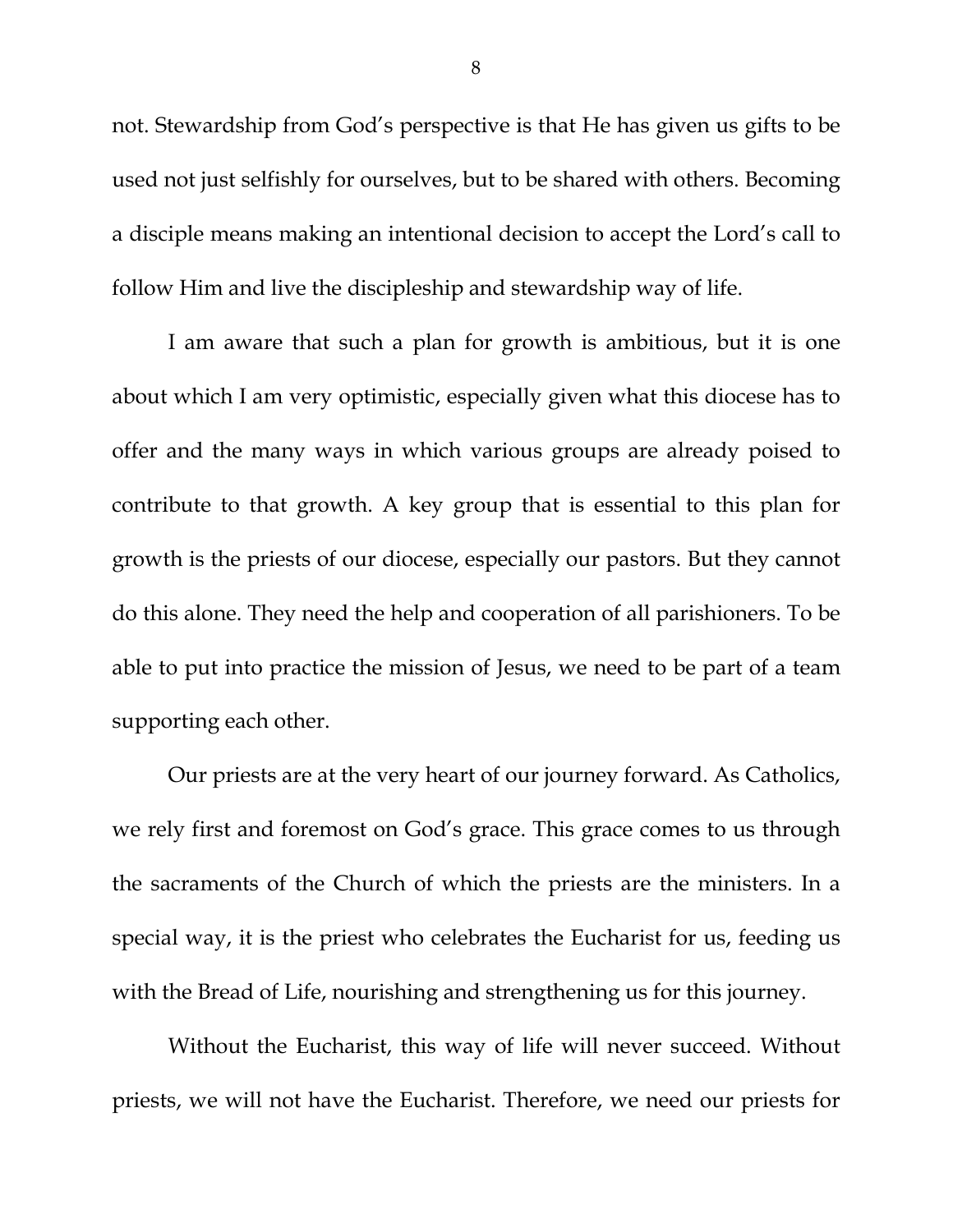this journey. I am very grateful for the fidelity with which our priests serve the diocese. They are men committed to the building up of the Kingdom and to the salvation of the souls of those in our diocese and beyond. Their example of tireless dedication is an inspiration to me and to all of us of how we are likewise called to serve the Lord as committed disciples of Jesus Christ. It is their joyful, humble example that is, I believe, one of the major factors contributing to the growth in the number of seminarians studying for the priesthood in our diocese. They too, are signs of hope and encouragement to us as we continue this journey.

I pray that all of you will work with Father Thelander in seeking to be intentional disciples of the Lord and good stewards of the gifts entrusted to us for the growth of the Church as we journey together toward our inheritance in the glory of Heaven.

Therefore, dear parishioners of Saint Frances Xavier Parish, I urge you to strive for holiness, to work and pray with your new pastor. Support him, help him, pray for him, and most of all, love him as he loves you and as Christ calls us to love each other.

May God give us this grace. Amen.

9